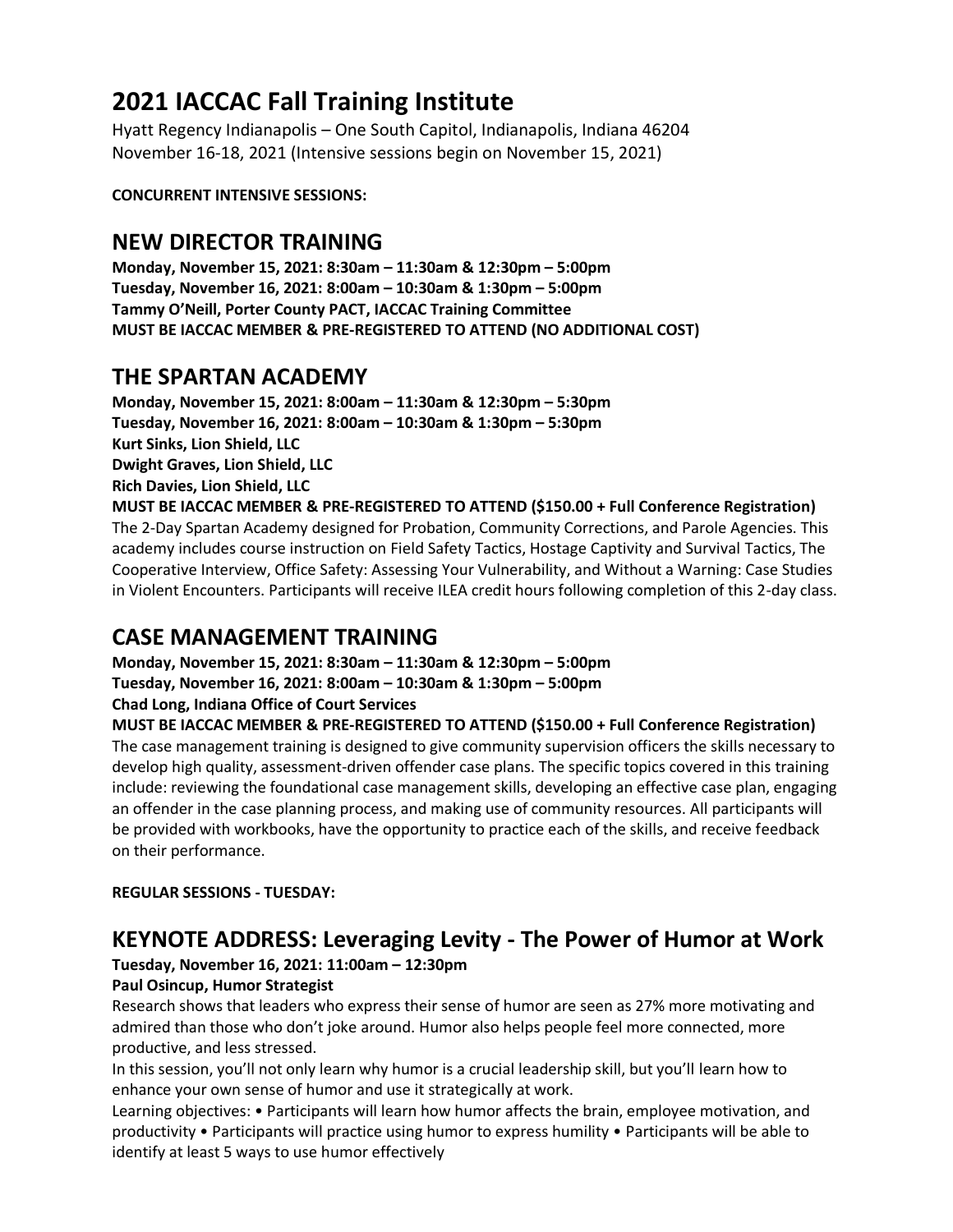## **SEX TRAFFICKING IN INDIANA: An Intersectional Approach to Anti-Trafficking Collaborative Efforts**

### **Tuesday, November 16, 2021: 2:00pm – 3:15pm**

### **Kate Kimmer MPA, Indiana Coalition to End Sexual Assault and Human Trafficking, Inc.**

This is an interactive 90 minutes in which participants will discuss and share the ways in which they can operationalize an intersectional approach to anti-trafficking and anti-violence work within their respective disciplines.  As a group, we will untangle the web of exploitative structures and interpersonal relationships within sex trafficking culture(s) so we can holistically comprehend the reasons survivors feel trapped in their situations, why they often don't report their victimization, why survivors of sex trafficking often experience arrest and incarceration, and identify how we can best serve and empower the incredible resiliency and strength survivors of human trafficking possess and embody. In this workshop, participants will learn how to:

- •  Define human trafficking (HT) in Indiana
- •  Recognize common vulnerabilities/circumstances that contribute to victims feeling trapped including the phenomenon of dual status victims of HT;
- •  Identify red flags of human trafficking and adult survivors of child sexual abuse;
- •  Define survivor-centered anti-trafficking work;

•  Define and explore structural violence, oppression, and interpersonal harm within the context of sex trafficking and sexual violence;

- •  Discuss and unpack the sexual abuse to prison pipeline and those disproportionately impacted by it; and
- •  Identify common service needs, key stakeholders, and allies in Indiana.

# **TRANSFORMING CRISIS RESPONSE SERVICES IN INDIANA: Closing the Gaps through State-Community Partnerships**

### **Tuesday, November 16, 2021: 2:00pm – 3:15pm**

#### **Christopher Drapeau, PhD, HSPP, Division of Mental Health and Addiction, Indiana Family and Social Services Administration**

This session will introduce participants to Indiana's implementation planning for 9-8-8, a new hotline number for mental health and suicide-related crises. This session will also provide an overview of how stakeholders across the state are leveraging the momentum behind 9-8-8 to coordinate crisis response services more closely within and across communities.

By the end of this session, participants will be able to: 1) explain the purpose of 9-8-8; 2) discuss the three pillars of the Crisis Now Model; and 3) describe Indiana's current 9-8-8 implementation plan

### **INSIDE INDIANA'S RESPONSE TO THE DRUG EPIDEMIC**

### **Tuesday, November 16, 2021: 2:00pm – 3:15pm**

### **Douglas Huntsinger, State of Indiana - Governor's Office**

Indiana Drug Czar Douglas Huntsinger will describe the steps taken by Governor Eric Holcomb to help Hoosiers access treatment and recover from substance use disorder. Learn about how public and private partners, state agencies, and local communities have joined forces to advance successful strategies around prevention, treatment, enforcement, and recovery.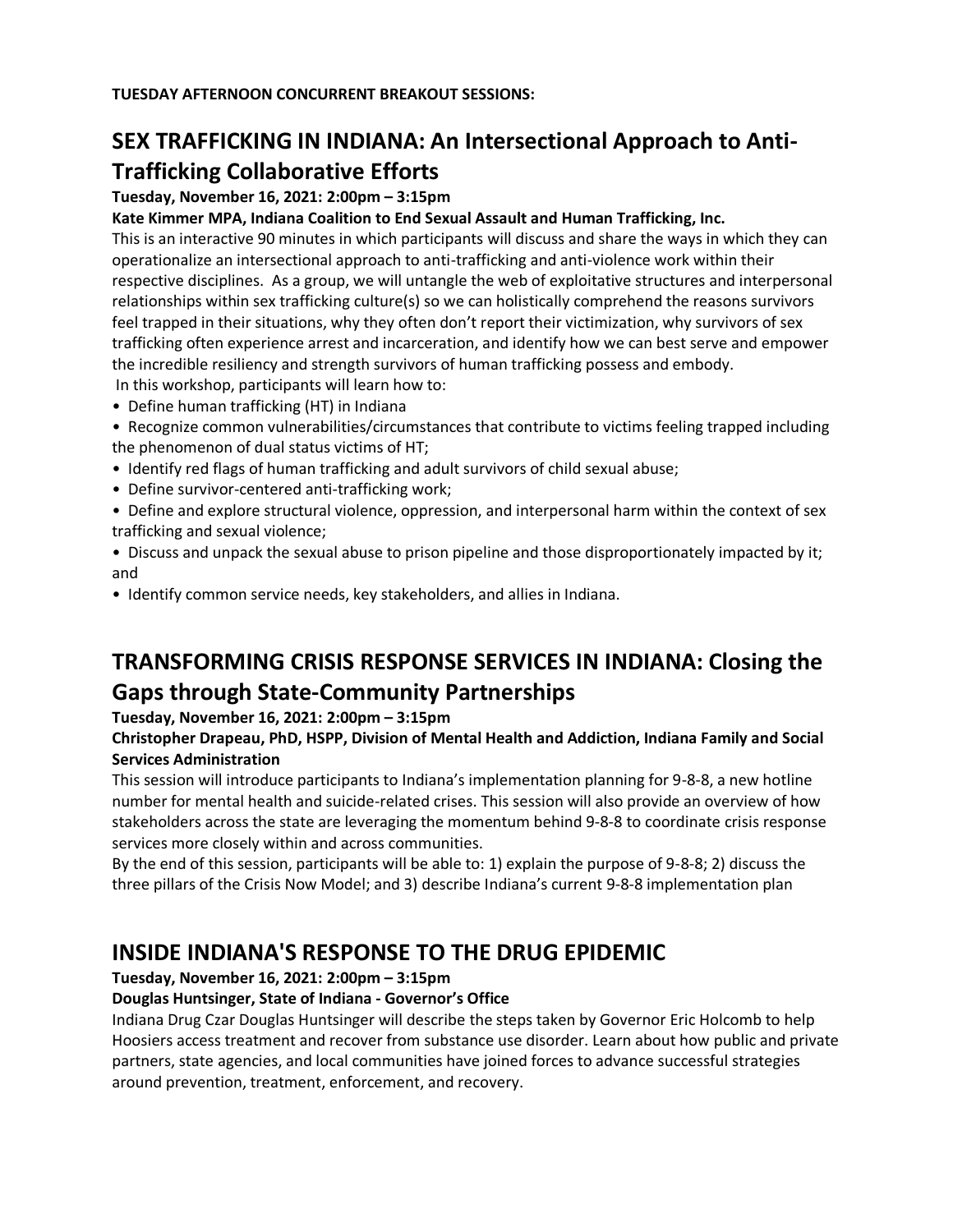### **PEER RECOVERY MODELS: An Integration into Traditional Service Lines**

### **Tuesday, November 16, 2021: 2:00pm – 3:15pm**

#### **Nathaniel Metz, Phoenix Paramedic Solutions**

Peer recovery services for addiction services, despite being national recognized for over 20 years has only become popular and accepted in Indiana in the last 6 years. Learn how a community and a traditional EMS agency broke ingrained cognitive bias and deployed peers in unique ways to impact addiction recovery in their communities. By recognizing our own bias we can build our teams to help combat those biases and open a broader vision of how we can build programs to be more successful for the person we are trying to help. Discuss lessons learned over the past three years of peer deployment.

# **PIPELINES TO SUCCESS: Creating Exit Ramps for Incarcerated Survivors of Sex Trafficking**

#### **Tuesday, November 16, 2021: 3:30pm – 5:00pm**

#### **Kate Kimmer MPA, Indiana Coalition to End Sexual Assault and Human Trafficking, Inc.**

How can we work collaboratively to move past disrupting cycles of violence to transforming them completely?  This workshop builds on the prior workshop focused on an intersectional approach to antitrafficking efforts and encourages attendees to think beyond human trafficking statutes, individual harm paradigms, and victim identification. It highlights practical tools, key stakeholders, and collaborative efforts that offer real exit strategies for survivors of sex trafficking who have engaged the criminal justice system as defendants. Whether or not you have already identified these root causes in the behaviors and mental health diagnoses in the folks on your caseload, by the end of the training, you will feel equipped with a new framework and lens to practically identify and build on the strengths of individuals experiencing or responsible for harm, and how to move towards transforming intergenerational cycles of violence across Hoosier communities. 

In this workshop we will: Discuss the new statewide project working towards sex trafficking victim identification in DOC/CC; Review practical tools (e.g. screening and referral tools) for survivors of sex trafficking in DOC/CC; Define and explore trauma, PTSD, brain development, complex trauma, and trafficking culture(s); Utilize case studies to discuss rapport building tips for complex trauma survivors; Utilize case studies to discuss and apply the Stages of Change to survivors of complex trauma on your caseload; and learn how you can get connected to a diverse network of anti-trafficking stakeholders.

### **THE GOOD, THE BAD AND THE UGLY: Stories of Trailblazers in Women's Leadership**

**Tuesday, November 16, 2021: 3:30pm – 5:00pm Kellie Bittorf, Lake County Community Corrections Shannon Bowling, Marion County Community Corrections Bridgette Collins-George, Hendricks County Community Corrections Sharon McBride, St. Joseph County Community Corrections**

### **Kim Churchward, Allen County Community Corrections**

This session explores lessons from women leaders' perspectives as they rose through the ranks of an organization and career. Participants will hear different perspectives spanning over careers and the journeys they have traveled to their positions of leadership today. Each woman's story is a chronicle of her leadership development, leadership style, and individual and system change process. Experiences convey personal and collective knowledge for a broad application for others working in the community corrections field today and outside the field of corrections.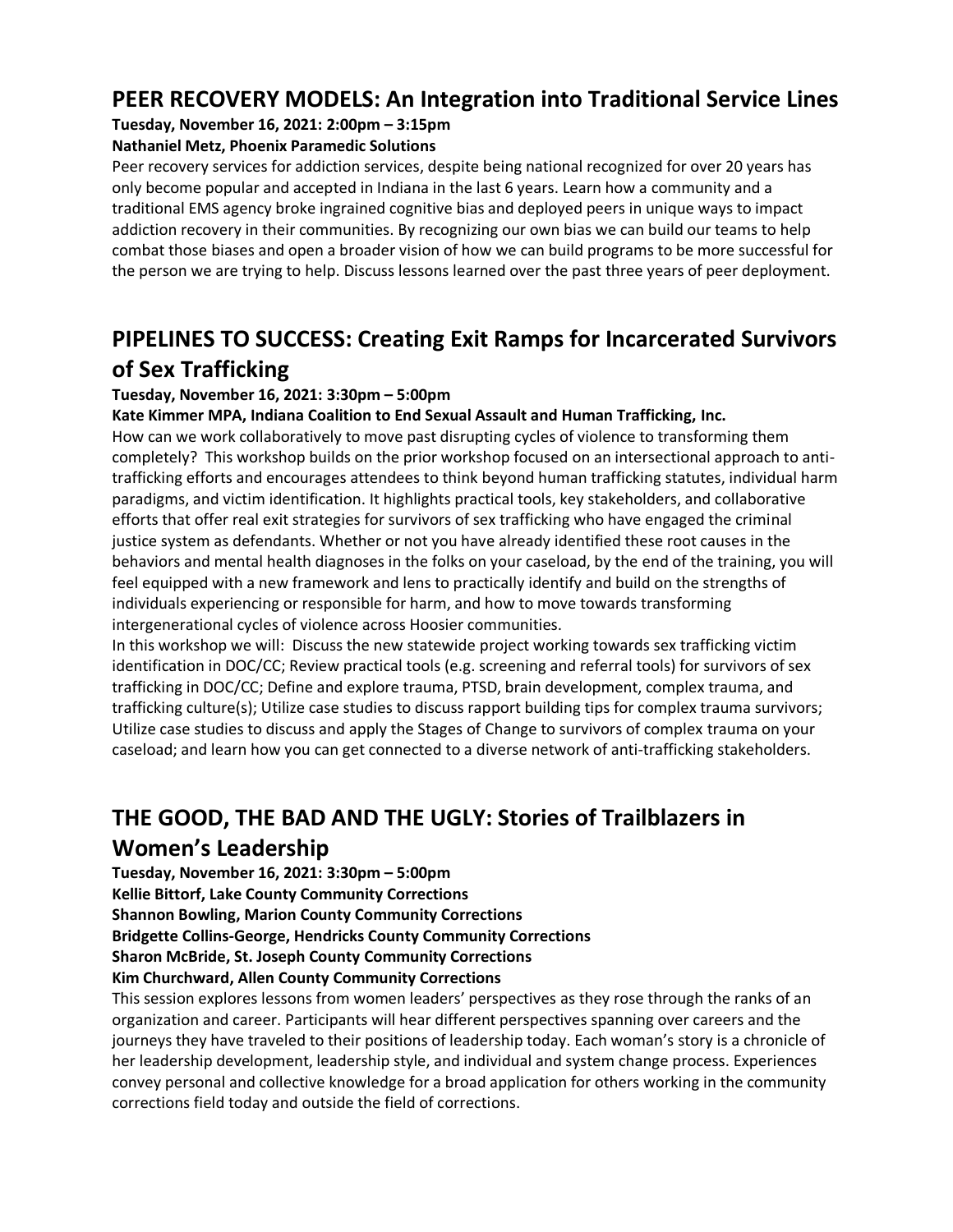### **RISK VERSUS ROUTINE: A Clinical Perspective**

**Tuesday, November 16, 2021: 3:30pm – 5:00pm**

#### **Dr. Amanda Pfeffer, Licensed Clinical Psychologist**

This session will focus on Psychosexual Evaluations; the specifics of the evaluation including tests administered, risk assessment, a clinical perspective of the sex offender population, and effective treatment.

### **PRIME FOR LIFE & PRIME 420**

**Tuesday, November 16, 2021: 3:30pm – 5:00pm Tabitha Hull, Fairbanks Hospital**

**REGULAR SESSIONS - WEDNESDAY:**

# **KEYNOTE ADDRESS: Substance Use Disorder; Stopping the Stigma and Fueling Recovery**

#### **Wednesday, November 17, 2021: 9:00am – 10:30am**

#### **Brandon George, Mental Health America of Indiana & Indiana Addictions Issues Coalition**

Using his own personal story of recovery and the actions of the Addictions issues coalitions, Mr. George will seek to highlight the efforts to combat stigma and build recovery infrastructure across Indiana. The Addictions Issues Coalition has spent the last several years partnering with state, county, and local agencies, and organizations to bring awareness to the nature of the disease of addiction and develop programs to help support those who seek recovery in our state. Indiana's recovery infrastructure has grown tremendously over that last two years with the implementation of the Indiana Recovery Network and the increase of Peer Recovery Supports. Mr. George will highlight these programs and discuss how they were built and how they can be sustained and expanded.

**WEDNESDAY MORNING CONCURRENT BREAKOUT SESSIONS:**

# **DON'T FEEL THE BURN: When does stress become burnout and what do you do?**

#### **Wednesday, November 17, 2021: 10:45am – 12:15pm**

#### **Rebecca Roy, LCSW, Cummins Behavioral Health Systems, Inc.**

If our positions aren't stressful enough, let's add COVID-19 to the mix. We spend so much time supporting, listening and problem solving with clients including their life barriers, mental health and addiction struggles and all the legal systems involved, we often find ourselves completely drained, unmotivated, and ready to give up. We all feel it, but can we put a name to it?

In this session, we will discuss healthy stress, unhealthy stress, burn out and brown out. We all know the general solutions take a bath, go for a walk, listen to music but as service providers, what can we do to get us through each day and avoid burn out and brown out and get back to our passion of continuing to help people.

## **TACTICAL COMMUNICATION / VERBAL PERSUASION**

**Wednesday, November 17, 2021: 10:45am – 12:15pm**

**Dustin Papenbrock, Churubusco Police Department**

This session will focus on using appropriate communication to mitigate confrontation/conflict.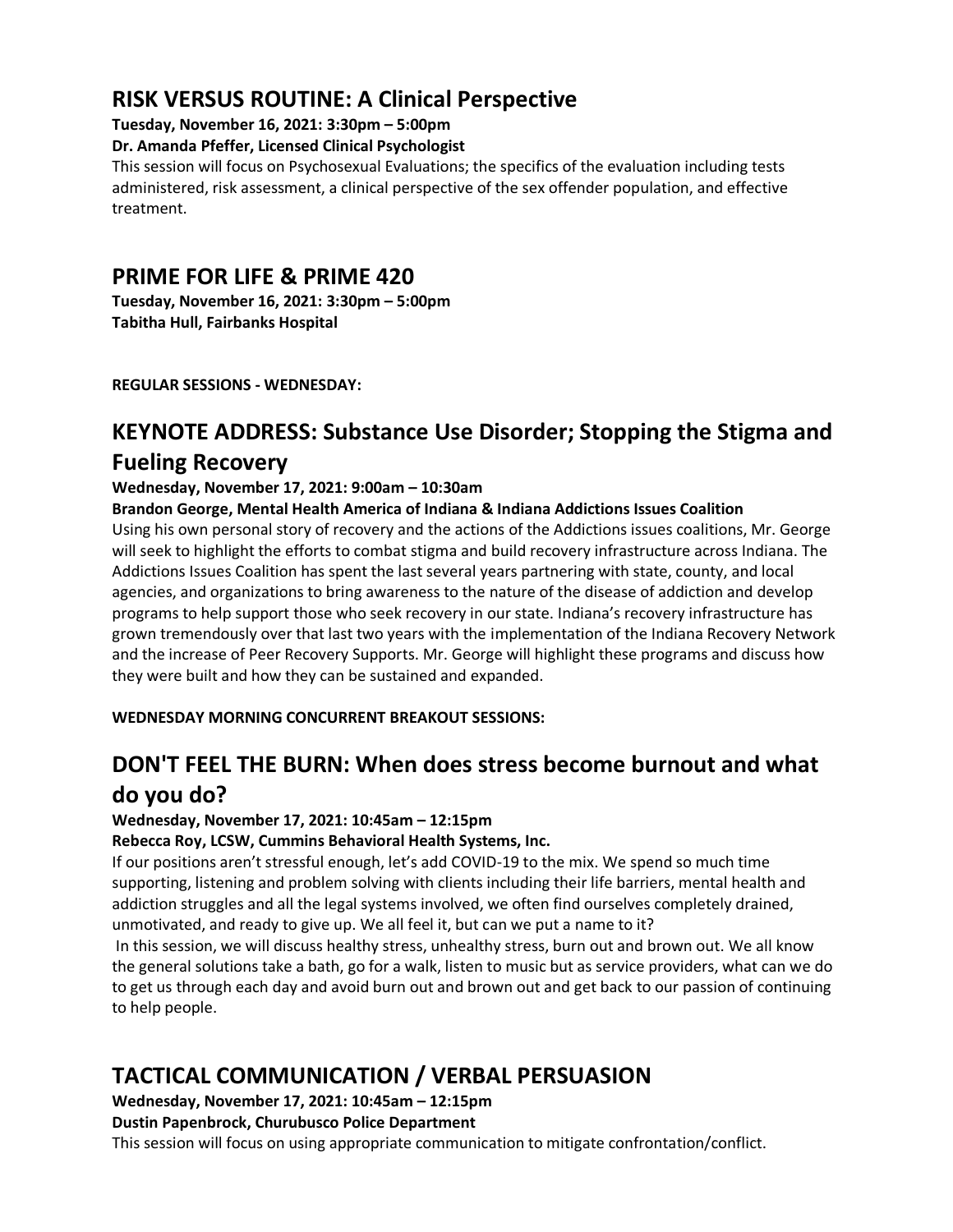## **THE PSYCHOLOGY OF CONFLICT**

### **Wednesday, November 17, 2021: 10:45am – 12:15pm**

### **Dwight Graves, Lion Shield, LLC**

Conflict often occurs with those of us in Criminal Justice, Law enforcement, Probation, Parole, Community Corrections and others and is a natural aspect of the job, by those whom consider authority figures to be the real problem in society. During this session, we will examine and discuss some of the root causes that lead to conflict between authority figures and those we encounter on the job and even people we engage in the general public.

# **ONTARIO DOMESTIC ASSAULT RISK ASSESSMENT (ODARA)**

# **Wednesday, November 17, 2021: 10:45am – 12:15pm**

#### **Kimberly Maus, Bartholomew County Court Services**

This session will review the use, purpose and scoring of the ODARA. Users will leave the session with the knowledge to use the assessment in their community.

# **SO THE TAIL DOES WAG THE DOG? Increasing Public Safety through effective Re-Entry Strategies**

**Wednesday, November 17, 2021: 10:45am – 12:15pm**

### **William "Chris" Cunningham, Grant County Correctional Services**

### **Maranda Sparks, Indiana Department of Correction**

Instituting effective collaborative and evidence-based reentry practices in the criminal justice system is smart public safety. We will explore: when does reentry begin? Who should we collaborate with? How do we eliminate silos? Are they really coming back? What policies and practices can I put in place to protect my community with returning offenders? How do I fund all this and does the tail really wag the dog???

### **ADDICTION AS AN ALLERGY**

### **Wednesday, November 17, 2021: 10:45am – 12:15pm**

### **Eric Davis, Life Recovery Center**

What is addiction? What is it like to have it? How can we fight it? Looking at the disease of addiction in the context of a "brain allergy," this session will help to answer these questions and provide a clearer understanding of the dynamics of addictive disorders.

### **WEDNESDAY AFTERNOON CONCURRENT BREAKOUT SESSIONS:**

### **COLLATERAL ASSESSMENTS: What, When, and How?**

**Wednesday, November 17, 2021: 2:30pm – 4:00pm**

### **Diana Snyder, Daviess County Community Corrections**

### **Laura Petty, Daviess County Community Corrections**

A) What can you know about your clients? What should you know?

B) When should these assessments be given?

C) How do you determine which assessments to use?

We know that the IRAS provides limited insight into the life of your client. Using collateral assessments will often provide greater understanding and assist you in designing an accurate Case Plan. This session will instruct you in how to determine which assessments are useful and provide a resource of available assessments for you to examine.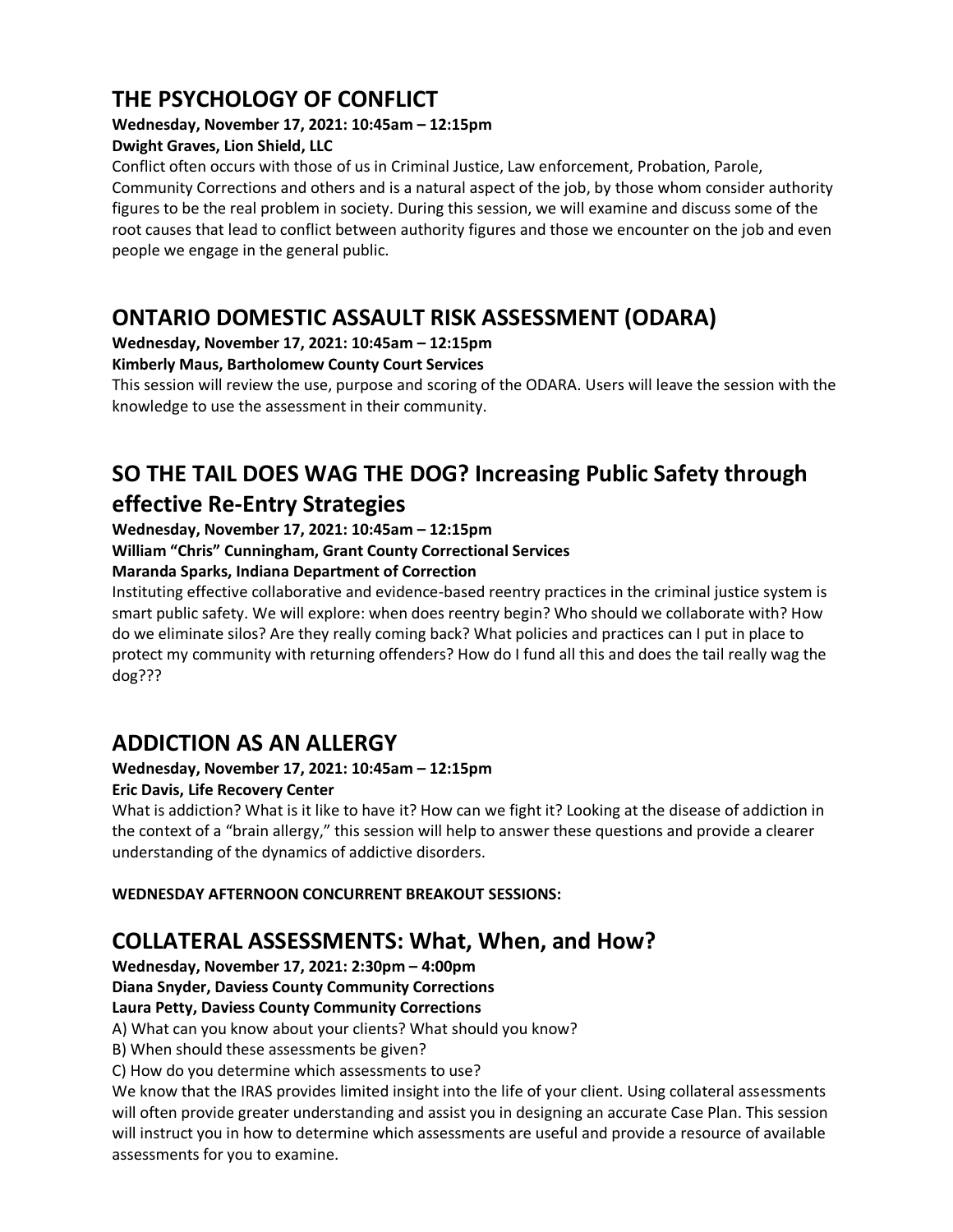# **ROUND-TABLE DISCUSSION: What is this Community Corrections and Director's job anyway? #ihaveaquestion!**

**Wednesday, November 17, 2021: 2:30pm – 4:00pm**

**William "Chris" Cunningham, Grant County Correctional Services**

**Amber Finnegan, Jefferson Court Services**

#### **William Watson, Vigo County Court Services**

Whether you are new as a community corrections director or have been here since old Methuselah you may still have a burning question on how to do your job, do it better or learn from others. Come to a round table group of directors who will suspend judgement because we have all been in each other's shoes at one point or another, right? We will provide an overview of the community corrections director's job as defined in Indiana Code, look at what it has become, and review some new opportunities for the growth of a community corrections director.

# **THE OPIOID PUBLIC HEALTH CRISIS and HARM REDUCTION APPROACHES**

**Wednesday, November 17, 2021: 2:30pm – 4:00pm Justin Kay Phillips, Overdose Lifeline**

### **CASE PLANNING REVIEW**

#### **Wednesday, November 17, 2021: 2:30pm – 4:00pm**

**Kimberly Maus, Bartholomew County Court Services**

This session will review developing goals and objectives related to case planning for those on community supervision.

### **CODIS AND THE INDIANA DNA DATABASE**

**Wednesday, November 17, 2021: 2:30pm – 4:00pm**

#### **Robert Roller, Indiana State Police Laboratory, Indianapolis Regional Lab**

To address the history, operation, methods, legal issues and more) regarding DNA Databasing in the United States, with particular focus on the Indiana State Police Laboratory.

### **PRETRIAL RELEASE / EVIDENCE-BASED DECISION-MAKING INITITATIVE**

**Wednesday, November 17, 2021: 2:30pm – 4:00pm**

#### **Indiana Office of Court Services – Indiana Supreme Court**

In 2014, the Indiana Supreme Court authorized the development of a pretrial release pilot project in collaboration with Indiana's Evidence Based Decision Making (EBDM) Initiative. Indiana Criminal Rule 26 is the foundation for 11 counties participating in the pilot project. Criminal Rule 26 is fully effective at the start of next year. The rule is one avenue to reduce pretrial detention rates for low risk arrestees while protecting public safety. Best practices are being implemented through existing pretrial pilot activities. This session will focus on the essential elements of effective pretrial services and agencies, the existing pretrial practices in Indiana's pilot counties and the implications for your county in going beyond CR 26 to implement evidence based pretrial practices, and the role of critical stakeholders in a local collaborative team.